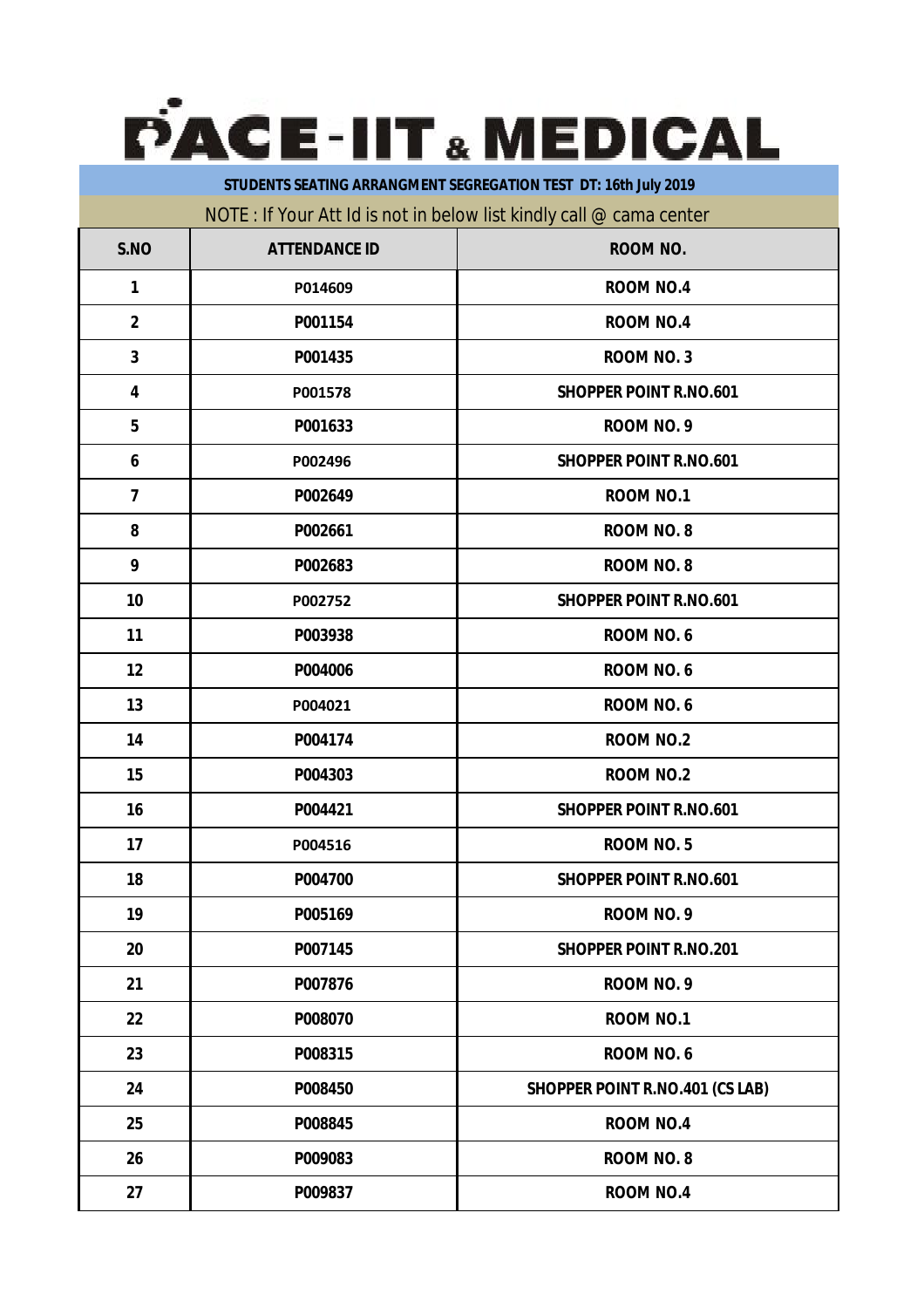| 28 | P009845 | <b>ROOM NO.1</b>              |
|----|---------|-------------------------------|
| 29 | P009926 | <b>SHOPPER POINT R.NO.601</b> |
| 30 | P010242 | <b>SHOPPER POINT R.NO.601</b> |
| 31 | P010274 | <b>SHOPPER POINT R.NO.601</b> |
| 32 | P010336 | ROOM NO. 7                    |
| 33 | P010337 | <b>ROOM NO. 3</b>             |
| 34 | P010352 | <b>SHOPPER POINT R.NO.601</b> |
| 35 | P010438 | ROOM NO. 7                    |
| 36 | P011148 | <b>SHOPPER POINT R.NO.601</b> |
| 37 | P011449 | ROOM NO.1                     |
| 38 | P011850 | ROOM NO. 6                    |
| 39 | P011887 | <b>ROOM NO. 8</b>             |
| 40 | P012371 | <b>SHOPPER POINT R.NO.201</b> |
| 41 | P012517 | <b>SHOPPER POINT R.NO.201</b> |
| 42 | P012524 | <b>ROOM NO.2</b>              |
| 43 | P012591 | ROOM NO.1                     |
| 44 | P012650 | <b>ROOM NO.2</b>              |
| 45 | P012944 | <b>SHOPPER POINT R.NO.601</b> |
| 46 | P013366 | <b>ROOM NO.2</b>              |
| 47 | P013468 | ROOM NO. 9                    |
| 48 | P014567 | <b>ROOM NO. 8</b>             |
| 49 | P014634 | <b>ROOM NO.2</b>              |
| 50 | P014636 | ROOM NO. 3                    |
| 51 | P014644 | <b>ROOM NO.2</b>              |
| 52 | P014682 | <b>SHOPPER POINT R.NO.601</b> |
| 53 | P014773 | ROOM NO.1                     |
| 54 | P014858 | <b>ROOM NO.4</b>              |
| 55 | P014924 | <b>ROOM NO. 3</b>             |
| 56 | P015837 | <b>ROOM NO.1</b>              |
| 57 | P017628 | <b>SHOPPER POINT R.NO.601</b> |
| 58 | P018817 | ROOM NO.5                     |
| 59 | P019364 | ROOM NO. 9                    |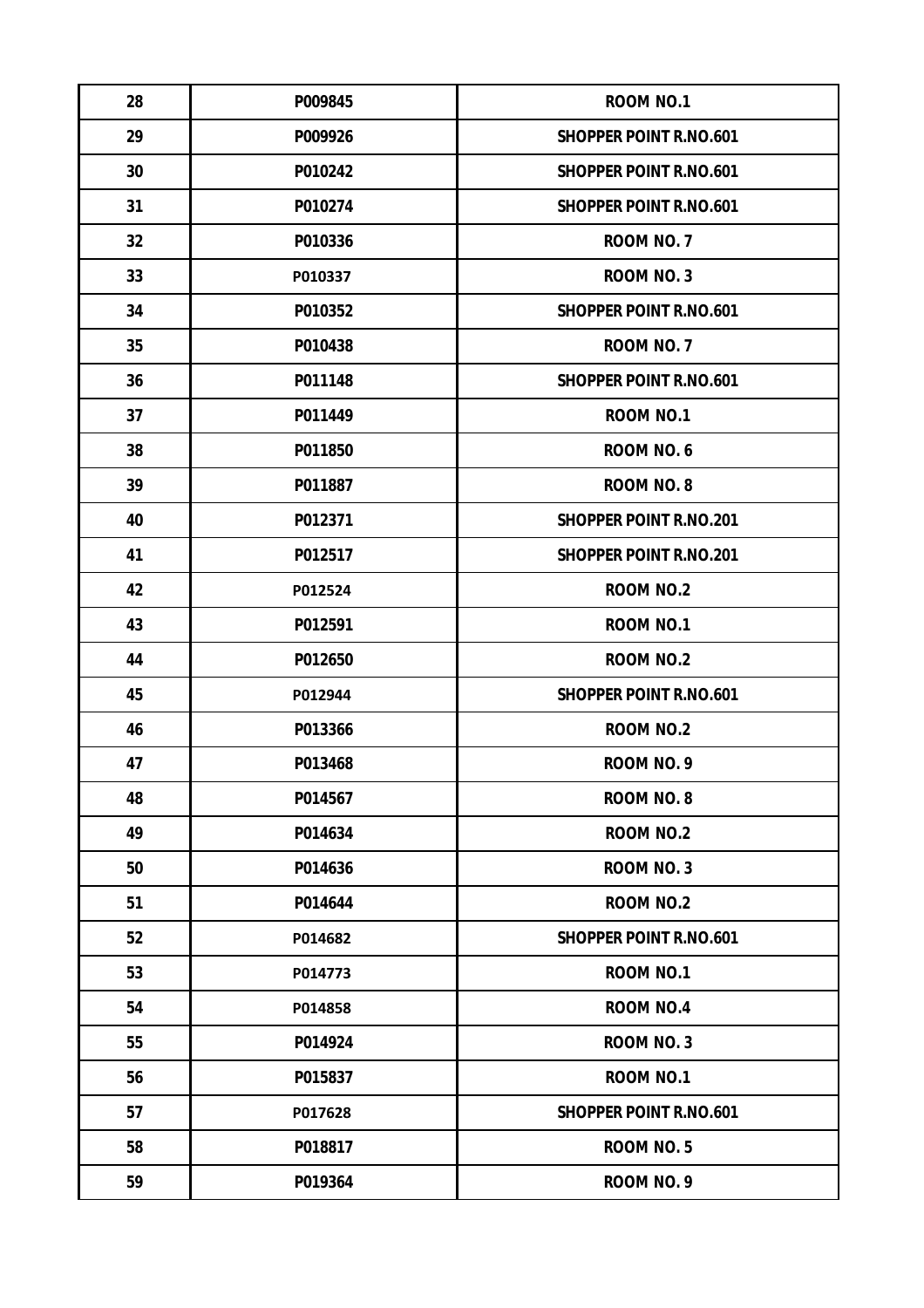| 60 | P020619 | <b>ROOM NO.4</b>              |
|----|---------|-------------------------------|
| 61 | P021381 | <b>ROOM NO.2</b>              |
| 62 | P021942 | <b>ROOM NO.2</b>              |
| 63 | P022200 | <b>ROOM NO.4</b>              |
| 64 | P022346 | <b>SHOPPER POINT R.NO.601</b> |
| 65 | P022392 | <b>ROOM NO.4</b>              |
| 66 | P022508 | <b>SHOPPER POINT R.NO.601</b> |
| 67 | P022705 | <b>ROOM NO.4</b>              |
| 68 | P022792 | ROOM NO. 3                    |
| 69 | P023330 | <b>ROOM NO.4</b>              |
| 70 | P023348 | <b>SHOPPER POINT R.NO.601</b> |
| 71 | P024143 | <b>SHOPPER POINT R.NO.601</b> |
| 72 | P024242 | <b>ROOM NO.4</b>              |
| 73 | P024309 | <b>ROOM NO.4</b>              |
| 74 | P024995 | <b>ROOM NO.4</b>              |
| 75 | P027777 | ROOM NO.1                     |
| 76 | P027778 | <b>SHOPPER POINT R.NO.201</b> |
| 77 | P027779 | <b>ROOM NO.1</b>              |
| 78 | P027781 | <b>ROOM NO.1</b>              |
| 79 | P027804 | ROOM NO.1                     |
| 80 | P027810 | <b>ROOM NO.5</b>              |
| 81 | P027813 | <b>SHOPPER POINT R.NO.601</b> |
| 82 | P027817 | <b>SHOPPER POINT R.NO.601</b> |
| 83 | P027822 | <b>SHOPPER POINT R.NO.201</b> |
| 84 | P027823 | <b>SHOPPER POINT R.NO.601</b> |
| 85 | P027824 | <b>ROOM NO.1</b>              |
| 86 | P027832 | <b>SHOPPER POINT R.NO.601</b> |
| 87 | P027833 | <b>ROOM NO.5</b>              |
| 88 | P027838 | <b>SHOPPER POINT R.NO.601</b> |
| 89 | P027842 | <b>ROOM NO.1</b>              |
| 90 | P027844 | <b>SHOPPER POINT R.NO.601</b> |
| 91 | P027849 | ROOM NO.6                     |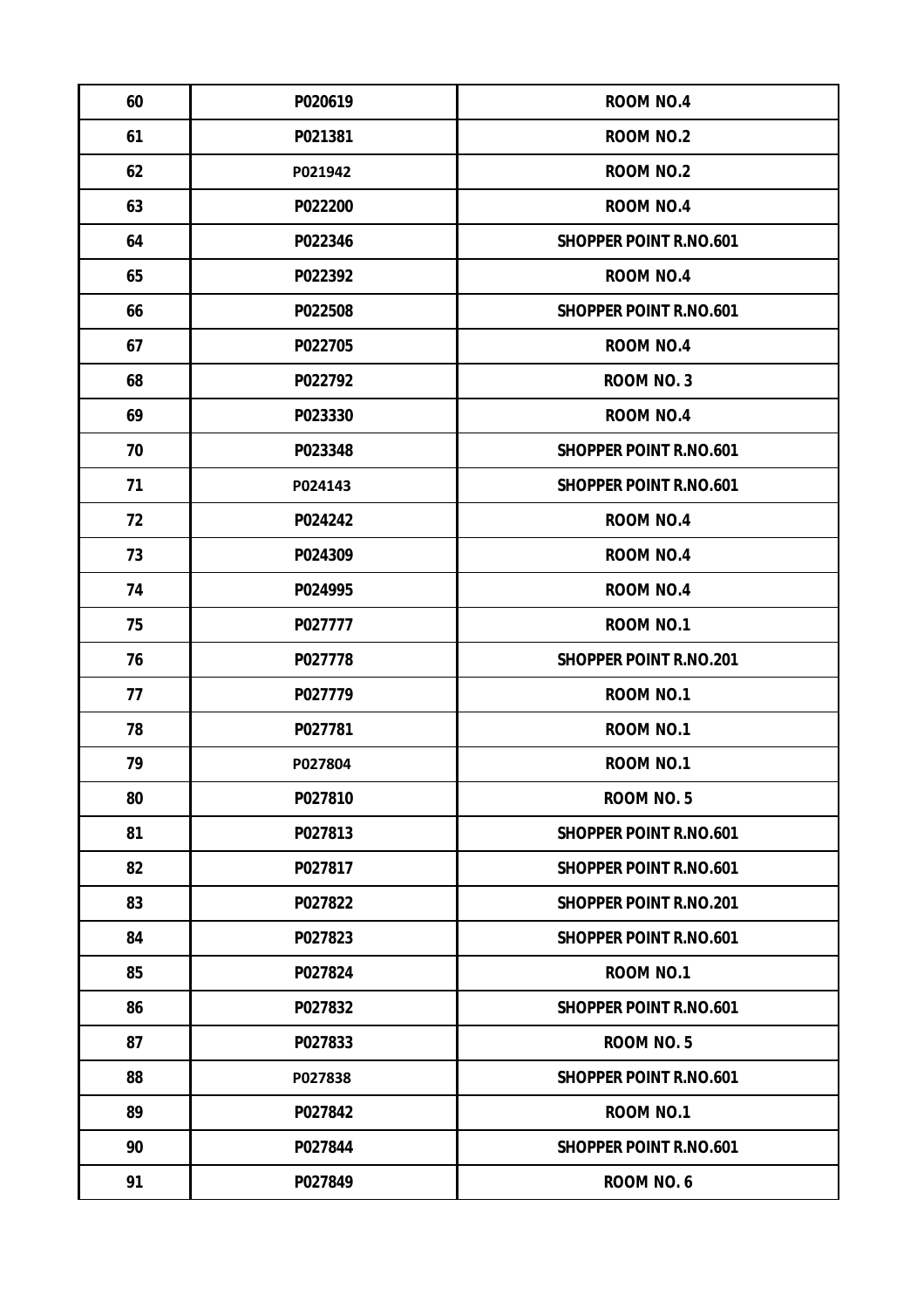| 92  | P027850 | <b>ROOM NO.1</b>              |
|-----|---------|-------------------------------|
| 93  | P027851 | <b>ROOM NO.2</b>              |
| 94  | P027854 | <b>ROOM NO.5</b>              |
| 95  | P027855 | <b>SHOPPER POINT R.NO.601</b> |
| 96  | P027856 | <b>ROOM NO. 3</b>             |
| 97  | P027858 | <b>ROOM NO.2</b>              |
| 98  | P027862 | <b>ROOM NO. 3</b>             |
| 99  | P027863 | <b>ROOM NO.2</b>              |
| 100 | P027864 | ROOM NO. 9                    |
| 101 | P027865 | ROOM NO. 9                    |
| 102 | P027870 | ROOM NO.5                     |
| 103 | P027884 | <b>SHOPPER POINT R.NO.201</b> |
| 104 | P027885 | <b>SHOPPER POINT R.NO.201</b> |
| 105 | P027886 | ROOM NO.5                     |
| 106 | P027888 | <b>SHOPPER POINT R.NO.601</b> |
| 107 | P027945 | <b>ROOM NO.1</b>              |
| 108 | P027946 | <b>ROOM NO.1</b>              |
| 109 | P027951 | <b>ROOM NO.2</b>              |
| 110 | P027952 | <b>ROOM NO.2</b>              |
| 111 | P027953 | <b>ROOM NO. 5</b>             |
| 112 | P027967 | <b>ROOM NO. 8</b>             |
| 113 | P027983 | ROOM NO.1                     |
| 114 | P028002 | <b>ROOM NO.1</b>              |
| 115 | P028003 | <b>SHOPPER POINT R.NO.601</b> |
| 116 | P028008 | <b>SHOPPER POINT R.NO.601</b> |
| 117 | P028020 | <b>SHOPPER POINT R.NO.601</b> |
| 118 | P028055 | <b>SHOPPER POINT R.NO.601</b> |
| 119 | P028058 | <b>SHOPPER POINT R.NO.601</b> |
| 120 | P028062 | ROOM NO.5                     |
| 121 | P028064 | <b>ROOM NO.1</b>              |
| 122 | P028067 | <b>ROOM NO.1</b>              |
| 123 | P028089 | <b>ROOM NO.2</b>              |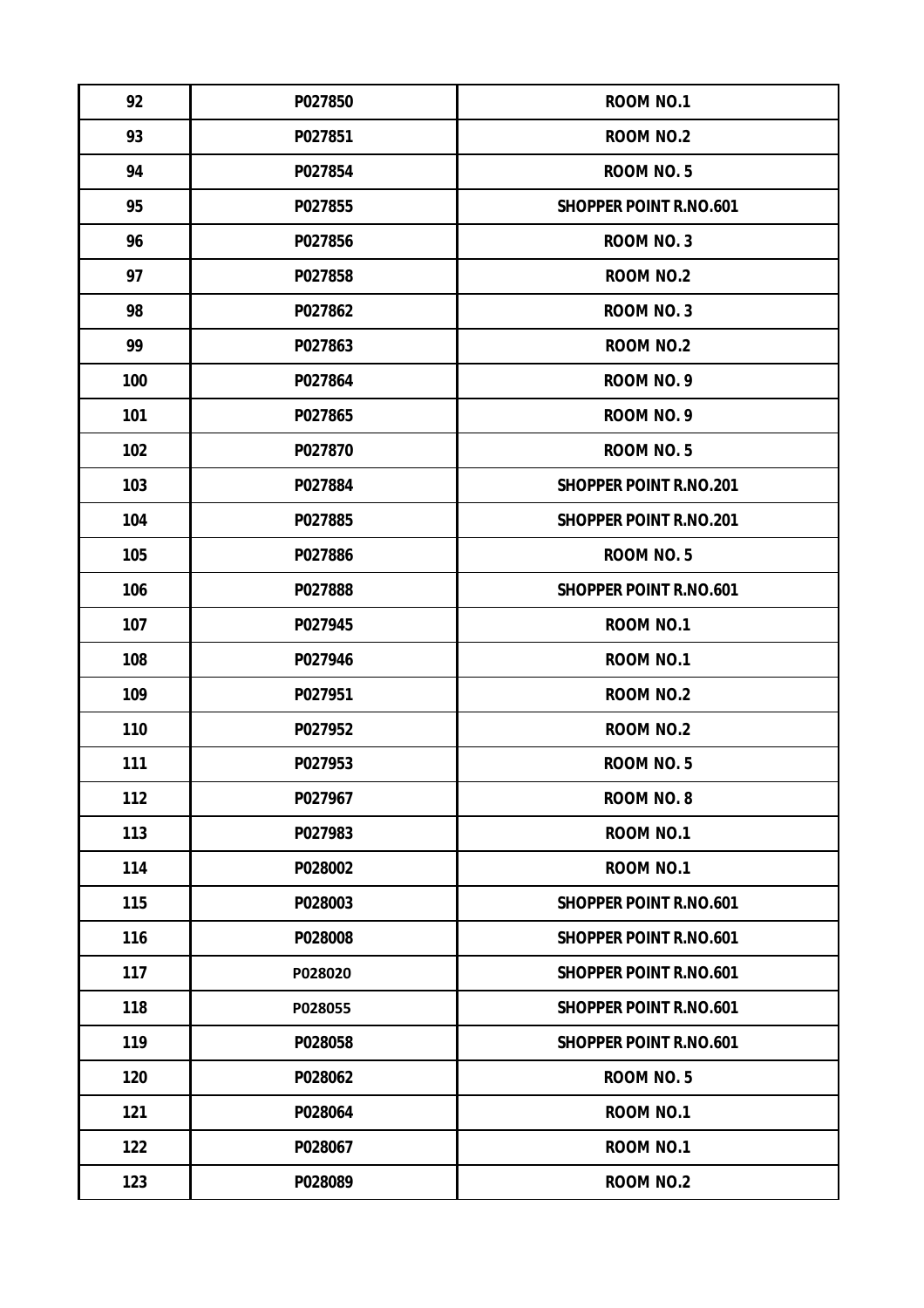| 124 | P028091 | <b>SHOPPER POINT R.NO.601</b> |
|-----|---------|-------------------------------|
| 125 | P028093 | <b>ROOM NO.2</b>              |
| 126 | P028099 | <b>ROOM NO. 3</b>             |
| 127 | P028100 | <b>ROOM NO. 3</b>             |
| 128 | P028101 | <b>ROOM NO.2</b>              |
| 129 | P028104 | <b>SHOPPER POINT R.NO.601</b> |
| 130 | P028106 | <b>SHOPPER POINT R.NO.601</b> |
| 131 | P028107 | ROOM NO. 9                    |
| 132 | P028108 | <b>SHOPPER POINT R.NO.601</b> |
| 133 | P028110 | ROOM NO. 9                    |
| 134 | P028118 | <b>SHOPPER POINT R.NO.214</b> |
| 135 | P028124 | <b>ROOM NO.1</b>              |
| 136 | P028130 | <b>SHOPPER POINT R.NO.601</b> |
| 137 | P028132 | ROOM NO. 6                    |
| 138 | P028135 | ROOM NO. 9                    |
| 139 | P028136 | <b>SHOPPER POINT R.NO.214</b> |
| 140 | P028140 | ROOM NO. 7                    |
| 141 | P028141 | <b>ROOM NO.2</b>              |
| 142 | P028142 | ROOM NO. 7                    |
| 143 | P028143 | <b>ROOM NO. 6</b>             |
| 144 | P028150 | <b>SHOPPER POINT R.NO.201</b> |
| 145 | P028176 | ROOM NO. 7                    |
| 146 | P028179 | <b>SHOPPER POINT R.NO.214</b> |
| 147 | P028187 | <b>SHOPPER POINT R.NO.601</b> |
| 148 | P028196 | <b>SHOPPER POINT R.NO.601</b> |
| 149 | P028197 | <b>ROOM NO.5</b>              |
| 150 | P028199 | <b>ROOM NO. 3</b>             |
| 151 | P028201 | <b>SHOPPER POINT R.NO.601</b> |
| 152 | P028202 | <b>SHOPPER POINT R.NO.201</b> |
| 153 | P028251 | <b>ROOM NO.1</b>              |
| 154 | P028260 | ROOM NO. 9                    |
| 155 | P028270 | ROOM NO.5                     |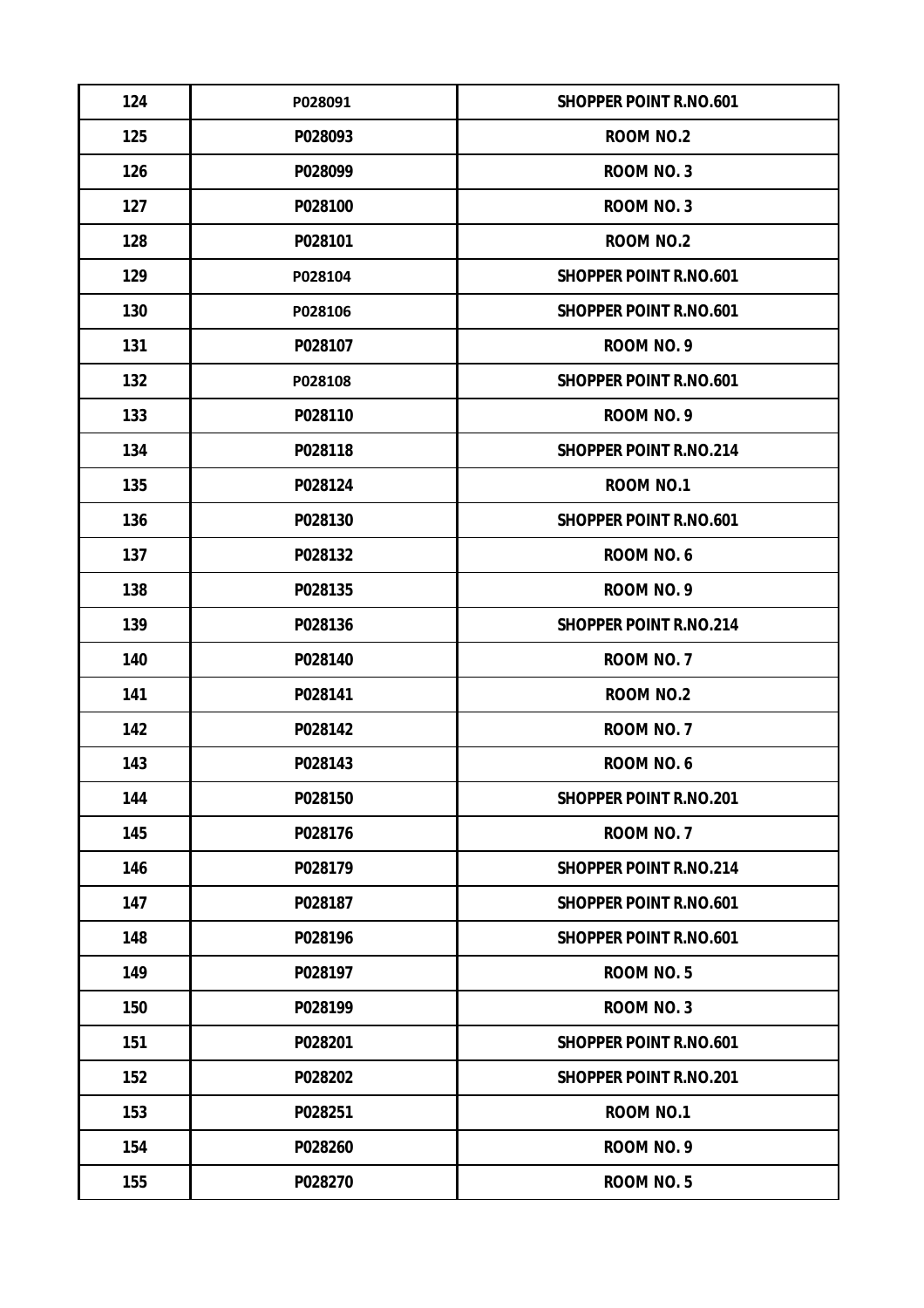| 156 | P028271 | <b>SHOPPER POINT R.NO.601</b> |
|-----|---------|-------------------------------|
| 157 | P028293 | ROOM NO. 6                    |
| 158 | P028303 | <b>ROOM NO. 3</b>             |
| 159 | P028305 | <b>SHOPPER POINT R.NO.601</b> |
| 160 | P028311 | <b>ROOM NO. 8</b>             |
| 161 | P028313 | <b>ROOM NO.1</b>              |
| 162 | P028317 | <b>SHOPPER POINT R.NO.214</b> |
| 163 | P028321 | <b>SHOPPER POINT R.NO.601</b> |
| 164 | P028323 | <b>ROOM NO. 3</b>             |
| 165 | P028325 | <b>ROOM NO. 8</b>             |
| 166 | P028330 | <b>SHOPPER POINT R.NO.201</b> |
| 167 | P028335 | <b>ROOM NO. 8</b>             |
| 168 | P028341 | <b>ROOM NO.2</b>              |
| 169 | P028346 | ROOM NO.6                     |
| 170 | P028356 | <b>ROOM NO.1</b>              |
| 171 | P028361 | <b>ROOM NO. 8</b>             |
| 172 | P028362 | <b>ROOM NO. 3</b>             |
| 173 | P028365 | <b>ROOM NO. 3</b>             |
| 174 | P028369 | <b>ROOM NO.1</b>              |
| 175 | P028370 | <b>SHOPPER POINT R.NO.201</b> |
| 176 | P028375 | <b>ROOM NO. 8</b>             |
| 177 | P028380 | ROOM NO. 9                    |
| 178 | P028383 | ROOM NO.5                     |
| 179 | P028384 | ROOM NO.5                     |
| 180 | P028386 | ROOM NO. 7                    |
| 181 | P028392 | <b>SHOPPER POINT R.NO.601</b> |
| 182 | P028393 | <b>ROOM NO.5</b>              |
| 183 | P028403 | <b>ROOM NO.1</b>              |
| 184 | P028408 | ROOM NO.5                     |
| 185 | P028431 | <b>SHOPPER POINT R.NO.601</b> |
| 186 | P028449 | ROOM NO. 9                    |
| 187 | P028452 | ROOM NO.6                     |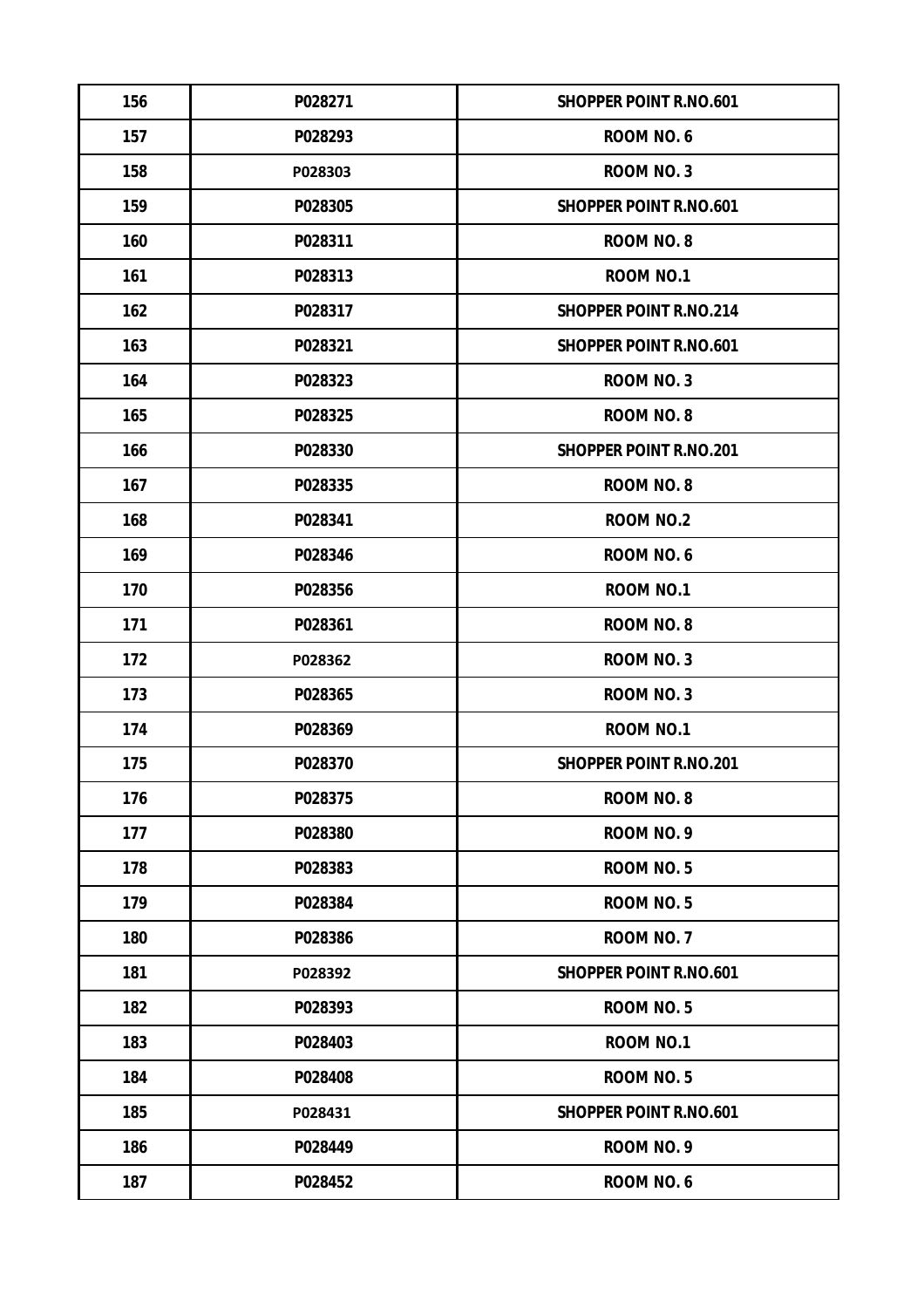| 188 | P028454 | <b>ROOM NO. 3</b>                      |
|-----|---------|----------------------------------------|
| 189 | P028455 | ROOM NO. 9                             |
| 190 | P028476 | ROOM NO.5                              |
| 191 | P028481 | <b>ROOM NO. 3</b>                      |
| 192 | P028519 | ROOM NO. 9                             |
| 193 | P028525 | <b>ROOM NO. 3</b>                      |
| 194 | P028527 | <b>ROOM NO.1</b>                       |
| 195 | P028529 | ROOM NO. 9                             |
| 196 | P028530 | <b>SHOPPER POINT R.NO.214</b>          |
| 197 | P028532 | <b>ROOM NO. 8</b>                      |
| 198 | P028533 | <b>ROOM NO. 8</b>                      |
| 199 | P028534 | ROOM NO.6                              |
| 200 | P028549 | <b>ROOM NO. 3</b>                      |
| 201 | P028553 | <b>ROOM NO. 8</b>                      |
| 202 | P028559 | <b>SHOPPER POINT R.NO.601</b>          |
| 203 | P028570 | <b>ROOM NO.2</b>                       |
| 204 | P028575 | ROOM NO.1                              |
| 205 | P028580 | ROOM NO.1                              |
| 206 | P028581 | <b>SHOPPER POINT R.NO.201</b>          |
| 207 | P028590 | <b>SHOPPER POINT R.NO.401 (CS LAB)</b> |
| 208 | P028595 | <b>ROOM NO.2</b>                       |
| 209 | P028603 | <b>SHOPPER POINT R.NO.214</b>          |
| 210 | P028604 | <b>SHOPPER POINT R.NO.401 (CS LAB)</b> |
| 211 | P028606 | ROOM NO. 7                             |
| 212 | P028607 | ROOM NO. 7                             |
| 213 | P028613 | ROOM NO. 7                             |
| 214 | P028616 | <b>ROOM NO. 8</b>                      |
| 215 | P028644 | <b>SHOPPER POINT R.NO.401 (CS LAB)</b> |
| 216 | P028659 | ROOM NO. 7                             |
| 217 | P028660 | ROOM NO. 7                             |
| 218 | P028716 | ROOM NO.1                              |
| 219 | P028733 | ROOM NO.1                              |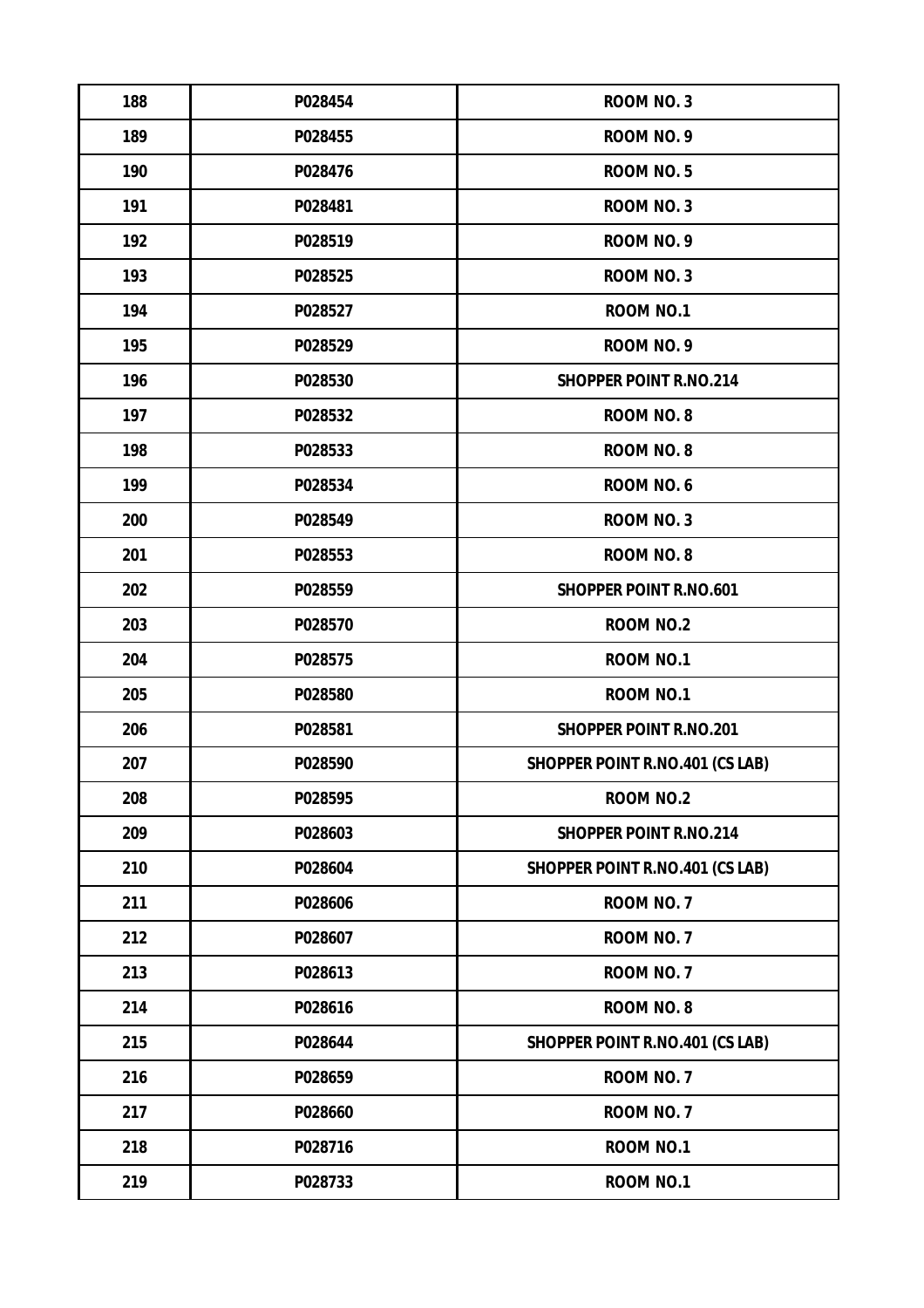| 220 | P028747 | <b>ROOM NO.5</b>              |
|-----|---------|-------------------------------|
| 221 | P028752 | <b>ROOM NO.1</b>              |
| 222 | P028754 | ROOM NO.5                     |
| 223 | P028755 | ROOM NO. 3                    |
| 224 | P028766 | <b>SHOPPER POINT R.NO.601</b> |
| 225 | P028767 | <b>SHOPPER POINT R.NO.601</b> |
| 226 | P028768 | ROOM NO. 6                    |
| 227 | P028770 | <b>SHOPPER POINT R.NO.214</b> |
| 228 | P028785 | <b>ROOM NO. 8</b>             |
| 229 | P028789 | <b>ROOM NO.2</b>              |
| 230 | P028790 | ROOM NO.5                     |
| 231 | P028792 | ROOM NO. 8                    |
| 232 | P028798 | ROOM NO.5                     |
| 233 | P028802 | ROOM NO. 8                    |
| 234 | P028808 | <b>ROOM NO. 8</b>             |
| 235 | P028809 | ROOM NO. 7                    |
| 236 | P028810 | ROOM NO. 9                    |
| 237 | P028820 | <b>ROOM NO. 3</b>             |
| 238 | P028823 | ROOM NO.5                     |
| 239 | P028835 | <b>SHOPPER POINT R.NO.201</b> |
| 240 | P028836 | ROOM NO. 7                    |
| 241 | P028838 | <b>SHOPPER POINT R.NO.201</b> |
| 242 | P028860 | ROOM NO. 7                    |
| 243 | P028916 | ROOM NO. 8                    |
| 244 | P028917 | ROOM NO. 8                    |
| 245 | P028927 | <b>ROOM NO.2</b>              |
| 246 | P028934 | <b>SHOPPER POINT R.NO.201</b> |
| 247 | P028939 | ROOM NO.1                     |
| 248 | P028951 | <b>ROOM NO. 3</b>             |
| 249 | P028954 | <b>ROOM NO.1</b>              |
| 250 | P028957 | ROOM NO.6                     |
| 251 | P028960 | ROOM NO. 7                    |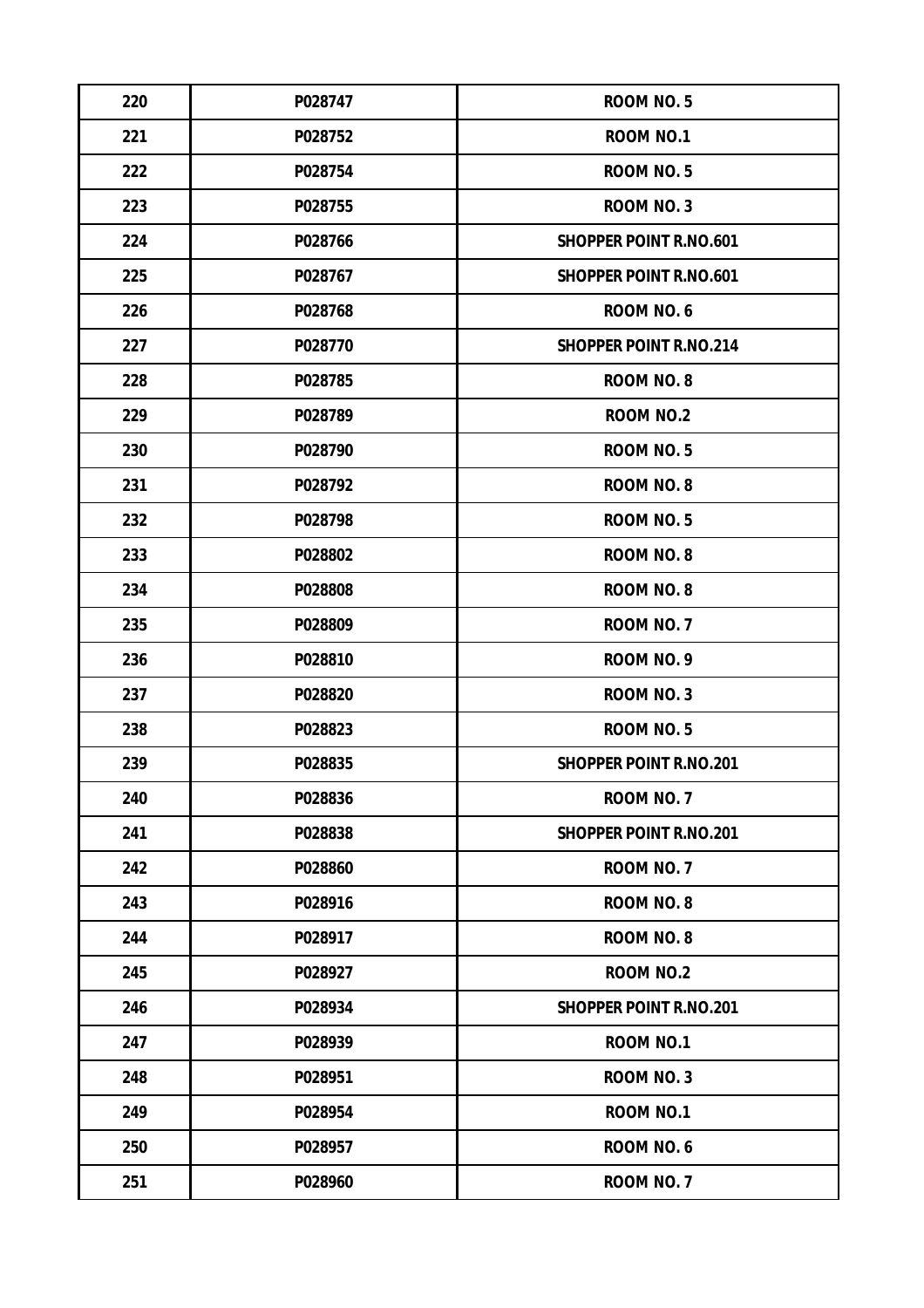| 252 | P028967 | ROOM NO.1                     |
|-----|---------|-------------------------------|
| 253 | P028972 | <b>ROOM NO. 3</b>             |
| 254 | P028973 | ROOM NO.6                     |
| 255 | P028977 | ROOM NO. 7                    |
| 256 | P028998 | <b>ROOM NO.2</b>              |
| 257 | P029006 | <b>ROOM NO.1</b>              |
| 258 | P029008 | <b>SHOPPER POINT R.NO.201</b> |
| 259 | P029013 | <b>ROOM NO.1</b>              |
| 260 | P029027 | <b>ROOM NO. 3</b>             |
| 261 | P029031 | <b>ROOM NO.2</b>              |
| 262 | P029051 | ROOM NO. 7                    |
| 263 | P029067 | ROOM NO.6                     |
| 264 | P029079 | <b>ROOM NO.2</b>              |
| 265 | P029104 | <b>ROOM NO. 8</b>             |
| 266 | P029109 | <b>ROOM NO. 8</b>             |
| 267 | P029118 | <b>ROOM NO. 8</b>             |
| 268 | P029119 | <b>ROOM NO.1</b>              |
| 269 | P029120 | <b>ROOM NO.5</b>              |
| 270 | P029123 | ROOM NO.5                     |
| 271 | P029126 | <b>SHOPPER POINT R.NO.201</b> |
| 272 | P029127 | <b>ROOM NO. 8</b>             |
| 273 | P029128 | <b>ROOM NO.1</b>              |
| 274 | P029130 | ROOM NO. 7                    |
| 275 | P029161 | <b>SHOPPER POINT R.NO.214</b> |
| 276 | P029167 | ROOM NO.5                     |
| 277 | P029174 | <b>ROOM NO. 8</b>             |
| 278 | P029186 | <b>ROOM NO.1</b>              |
| 279 | P029188 | <b>ROOM NO.2</b>              |
| 280 | P029202 | <b>ROOM NO.2</b>              |
| 281 | P029203 | ROOM NO.6                     |
| 282 | P029204 | ROOM NO.2                     |
| 283 | P029205 | ROOM NO.5                     |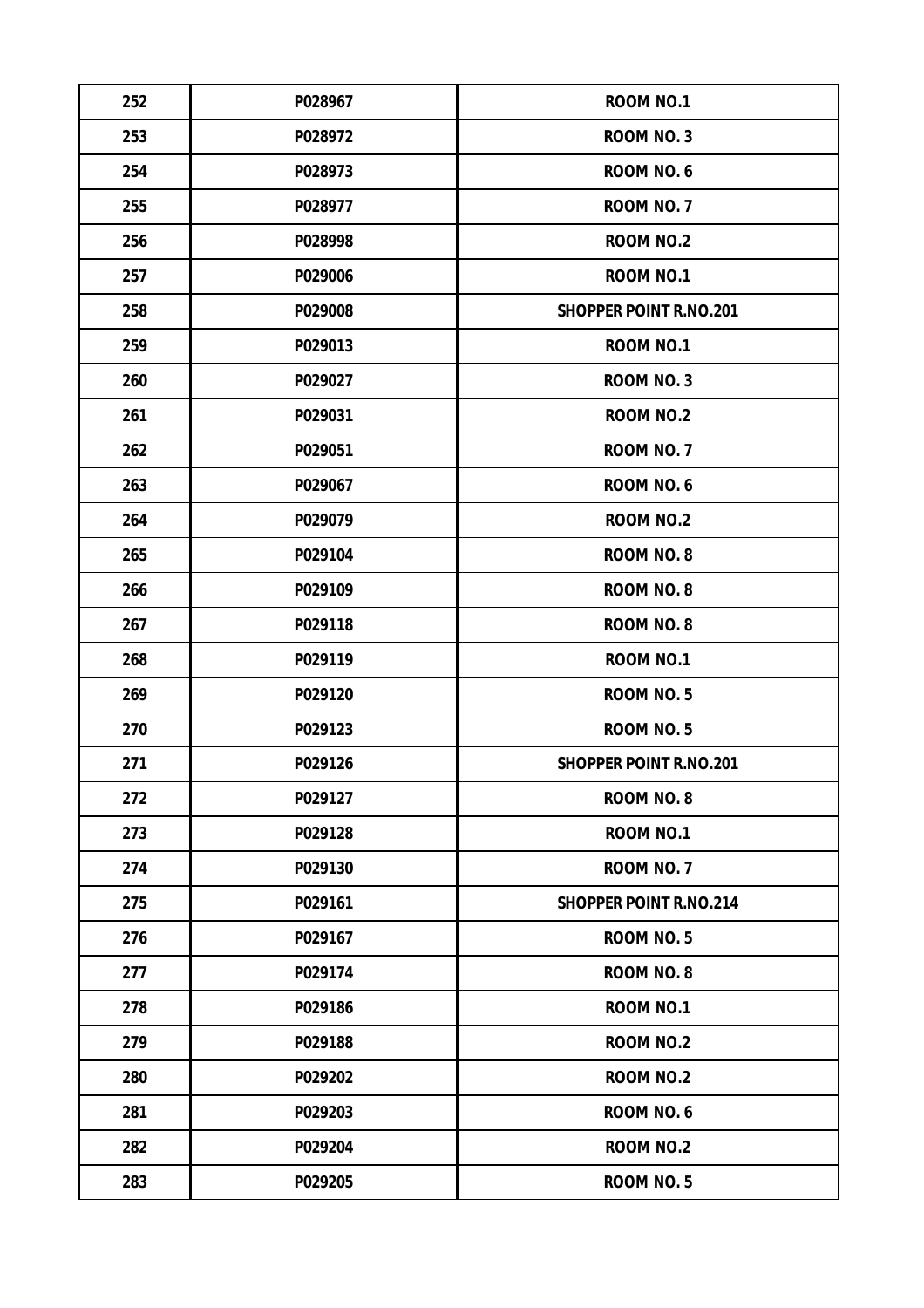| 284 | P029216 | <b>ROOM NO.2</b>              |
|-----|---------|-------------------------------|
| 285 | P029218 | ROOM NO. 7                    |
| 286 | P029220 | <b>ROOM NO.1</b>              |
| 287 | P029222 | ROOM NO. 9                    |
| 288 | P029231 | ROOM NO.5                     |
| 289 | P029240 | <b>ROOM NO.2</b>              |
| 290 | P029251 | ROOM NO. 7                    |
| 291 | P029252 | ROOM NO.5                     |
| 292 | P029254 | <b>SHOPPER POINT R.NO.214</b> |
| 293 | P029255 | ROOM NO. 9                    |
| 294 | P029260 | <b>ROOM NO. 8</b>             |
| 295 | P029264 | <b>ROOM NO.2</b>              |
| 296 | P029268 | ROOM NO. 9                    |
| 297 | P029270 | <b>ROOM NO. 3</b>             |
| 298 | P029276 | <b>ROOM NO.2</b>              |
| 299 | P029279 | <b>SHOPPER POINT R.NO.201</b> |
| 300 | P029287 | ROOM NO. 9                    |
| 301 | P029291 | ROOM NO.5                     |
| 302 | P029306 | ROOM NO.5                     |
| 303 | P029311 | <b>ROOM NO. 6</b>             |
| 304 | P029313 | <b>ROOM NO. 3</b>             |
| 305 | P029319 | <b>SHOPPER POINT R.NO.601</b> |
| 306 | P029321 | <b>ROOM NO. 3</b>             |
| 307 | P029323 | ROOM NO. 8                    |
| 308 | P029342 | ROOM NO. 7                    |
| 309 | P029361 | ROOM NO.6                     |
| 310 | P029370 | <b>ROOM NO. 8</b>             |
| 311 | P029376 | <b>SHOPPER POINT R.NO.214</b> |
| 312 | P029379 | <b>ROOM NO.2</b>              |
| 313 | P029380 | ROOM NO. 3                    |
| 314 | P029385 | ROOM NO.6                     |
| 315 | P029386 | ROOM NO. 8                    |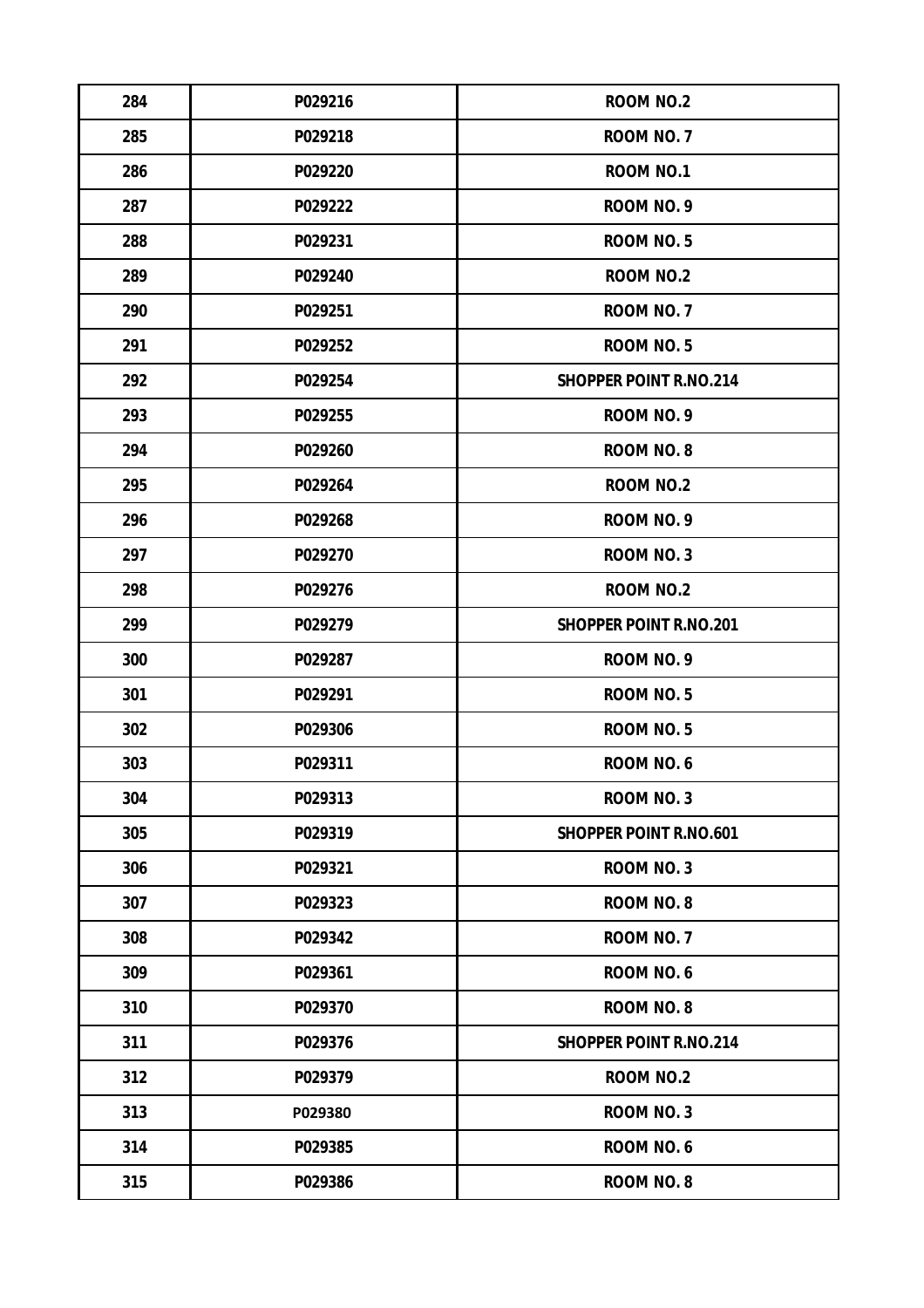| 316 | P029403 | <b>ROOM NO. 3</b>                      |
|-----|---------|----------------------------------------|
| 317 | P029404 | ROOM NO.6                              |
| 318 | P029411 | <b>ROOM NO. 3</b>                      |
| 319 | P029450 | ROOM NO.6                              |
| 320 | P029478 | <b>ROOM NO. 3</b>                      |
| 321 | P029481 | <b>SHOPPER POINT R.NO.401 (CS LAB)</b> |
| 322 | P029484 | ROOM NO. 7                             |
| 323 | P029490 | ROOM NO.6                              |
| 324 | P029508 | ROOM NO.6                              |
| 325 | P029510 | ROOM NO.6                              |
| 326 | P029511 | ROOM NO. 7                             |
| 327 | P029513 | <b>SHOPPER POINT R.NO.201</b>          |
| 328 | P029523 | <b>ROOM NO. 8</b>                      |
| 329 | P029525 | ROOM NO.5                              |
| 330 | P029535 | <b>ROOM NO. 3</b>                      |
| 331 | P029553 | <b>SHOPPER POINT R.NO.401 (CS LAB)</b> |
| 332 | P029562 | <b>ROOM NO. 3</b>                      |
| 333 | P029563 | <b>ROOM NO.1</b>                       |
| 334 | P029588 | <b>ROOM NO. 8</b>                      |
| 335 | P029607 | ROOM NO.6                              |
| 336 | P029613 | ROOM NO. 7                             |
| 337 | P029614 | <b>ROOM NO.1</b>                       |
| 338 | P029615 | <b>ROOM NO.2</b>                       |
| 339 | P029620 | <b>SHOPPER POINT R.NO.214</b>          |
| 340 | P029627 | ROOM NO. 9                             |
| 341 | P029639 | ROOM NO. 9                             |
| 342 | P029642 | ROOM NO. 7                             |
| 343 | P029645 | ROOM NO. 9                             |
| 344 | P029650 | <b>ROOM NO. 3</b>                      |
| 345 | P029654 | ROOM NO.5                              |
| 346 | P029655 | ROOM NO. 9                             |
| 347 | P029678 | <b>ROOM NO.1</b>                       |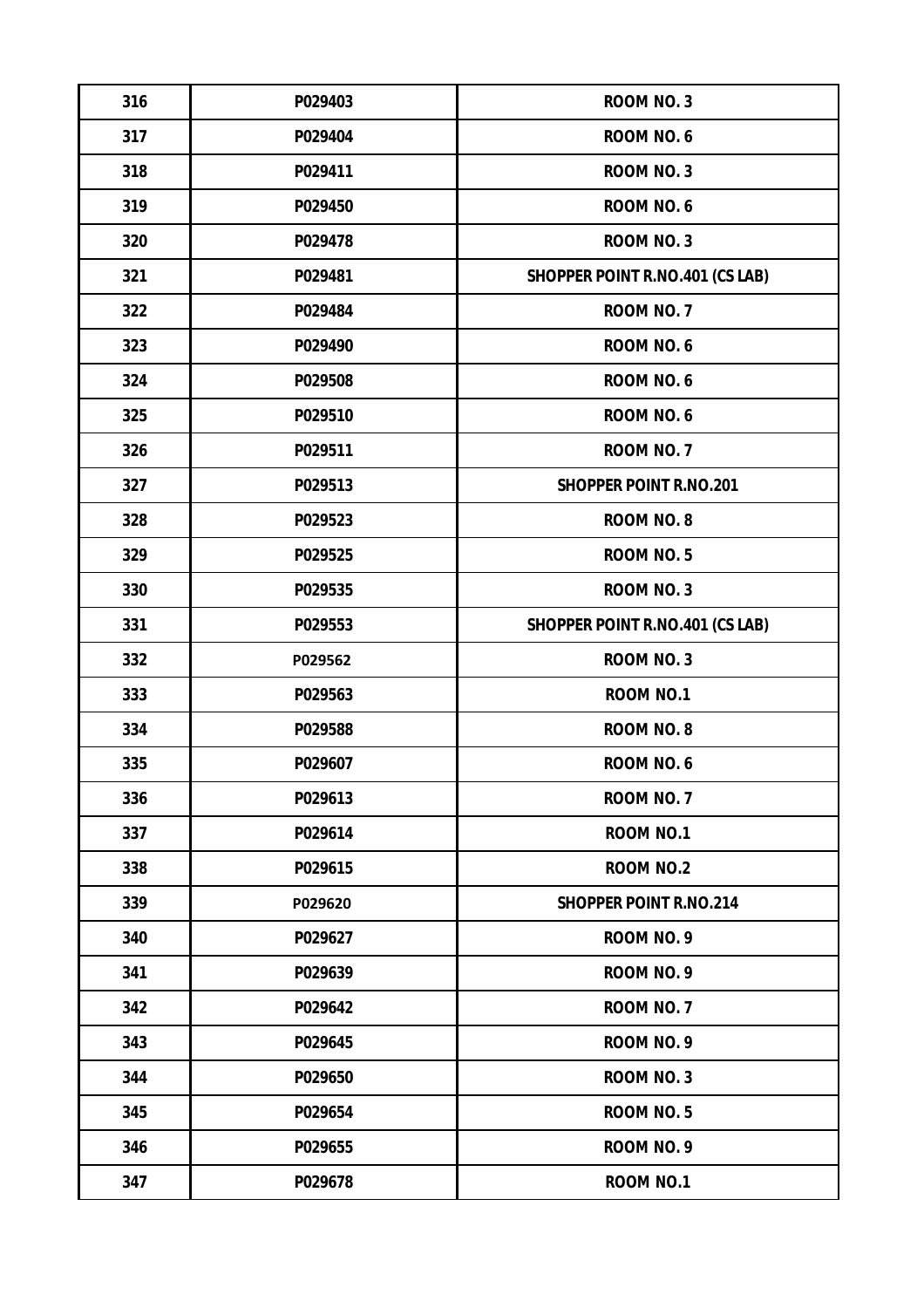| 348 | P029685 | ROOM NO. 6                             |
|-----|---------|----------------------------------------|
| 349 | P029687 | <b>SHOPPER POINT R.NO.214</b>          |
| 350 | P029688 | ROOM NO. 9                             |
| 351 | P029715 | <b>SHOPPER POINT R.NO.201</b>          |
| 352 | P029763 | <b>ROOM NO.1</b>                       |
| 353 | P029766 | <b>ROOM NO. 3</b>                      |
| 354 | P029768 | <b>ROOM NO. 8</b>                      |
| 355 | P029775 | <b>ROOM NO. 8</b>                      |
| 356 | P029788 | ROOM NO.6                              |
| 357 | P029789 | ROOM NO. 9                             |
| 358 | P029793 | ROOM NO. 7                             |
| 359 | P029803 | ROOM NO. 9                             |
| 360 | P029816 | <b>SHOPPER POINT R.NO.401 (CS LAB)</b> |
| 361 | P029823 | ROOM NO. 7                             |
| 362 | P029836 | <b>ROOM NO. 8</b>                      |
| 363 | P029862 | <b>ROOM NO.2</b>                       |
| 364 | P029870 | <b>ROOM NO. 8</b>                      |
| 365 | P029878 | <b>ROOM NO.5</b>                       |
| 366 | P029891 | <b>SHOPPER POINT R.NO.201</b>          |
| 367 | P029894 | ROOM NO. 9                             |
| 368 | P029896 | <b>SHOPPER POINT R.NO.401 (CS LAB)</b> |
| 369 | P029900 | ROOM NO.6                              |
| 370 | P029904 | ROOM NO.5                              |
| 371 | P029908 | ROOM NO.5                              |
| 372 | P029912 | <b>ROOM NO.2</b>                       |
| 373 | P029927 | <b>SHOPPER POINT R.NO.601</b>          |
| 374 | P029941 | ROOM NO. 9                             |
| 375 | P029943 | ROOM NO.5                              |
| 376 | P029947 | <b>ROOM NO. 3</b>                      |
| 377 | P029953 | ROOM NO. 7                             |
| 378 | P030014 | <b>ROOM NO.2</b>                       |
| 379 | P030056 | ROOM NO.6                              |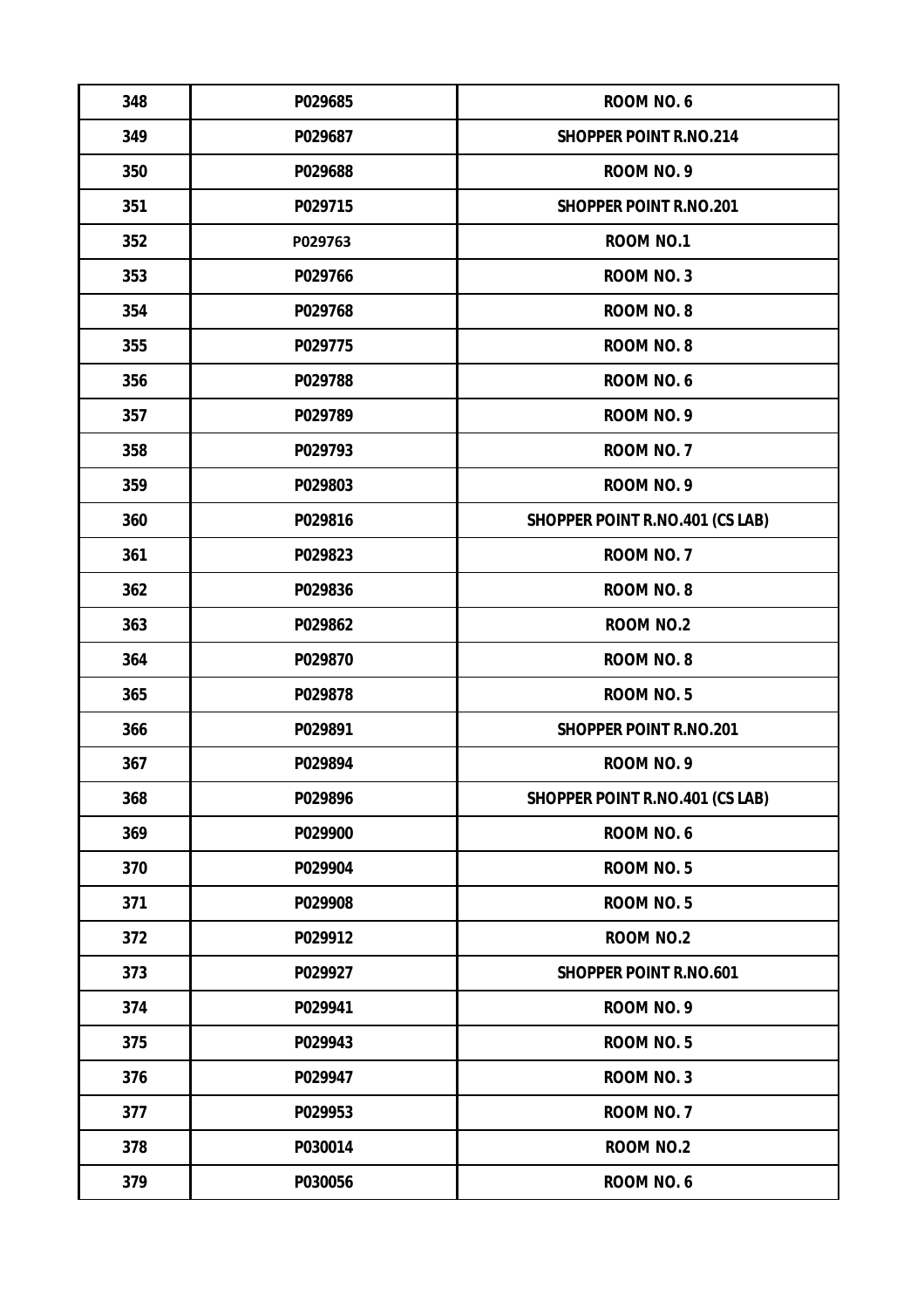| 380 | P030057 | <b>ROOM NO.1</b>                       |
|-----|---------|----------------------------------------|
| 381 | P030094 | <b>ROOM NO. 3</b>                      |
| 382 | P030102 | <b>ROOM NO. 3</b>                      |
| 383 | P030105 | <b>SHOPPER POINT R.NO.401 (CS LAB)</b> |
| 384 | P030109 | ROOM NO.5                              |
| 385 | P030112 | <b>ROOM NO.1</b>                       |
| 386 | P030116 | <b>SHOPPER POINT R.NO.214</b>          |
| 387 | P030117 | <b>ROOM NO. 3</b>                      |
| 388 | P030121 | ROOM NO.6                              |
| 389 | P030125 | <b>ROOM NO.1</b>                       |
| 390 | P030127 | ROOM NO. 7                             |
| 391 | P030128 | <b>SHOPPER POINT R.NO.401 (CS LAB)</b> |
| 392 | P030130 | <b>ROOM NO.1</b>                       |
| 393 | P030131 | <b>ROOM NO.1</b>                       |
| 394 | P030135 | <b>ROOM NO.1</b>                       |
| 395 | P030137 | <b>ROOM NO.2</b>                       |
| 396 | P030147 | <b>ROOM NO.2</b>                       |
| 397 | P030161 | ROOM NO.5                              |
| 398 | P030194 | <b>SHOPPER POINT R.NO.601</b>          |
| 399 | P030256 | <b>ROOM NO. 3</b>                      |
| 400 | P030265 | <b>ROOM NO. 3</b>                      |
| 401 | P030269 | ROOM NO. 6                             |
| 402 | P030275 | <b>SHOPPER POINT R.NO.201</b>          |
| 403 | P030277 | <b>SHOPPER POINT R.NO.401 (CS LAB)</b> |
| 404 | P030323 | <b>SHOPPER POINT R.NO.601</b>          |
| 405 | P030326 | <b>ROOM NO. 8</b>                      |
| 406 | P030360 | <b>ROOM NO. 3</b>                      |
| 407 | P030364 | <b>ROOM NO. 3</b>                      |
| 408 | P030375 | <b>ROOM NO.1</b>                       |
| 409 | P030394 | ROOM NO. 7                             |
| 410 | P030437 | <b>ROOM NO. 8</b>                      |
| 411 | P030444 | <b>ROOM NO. 3</b>                      |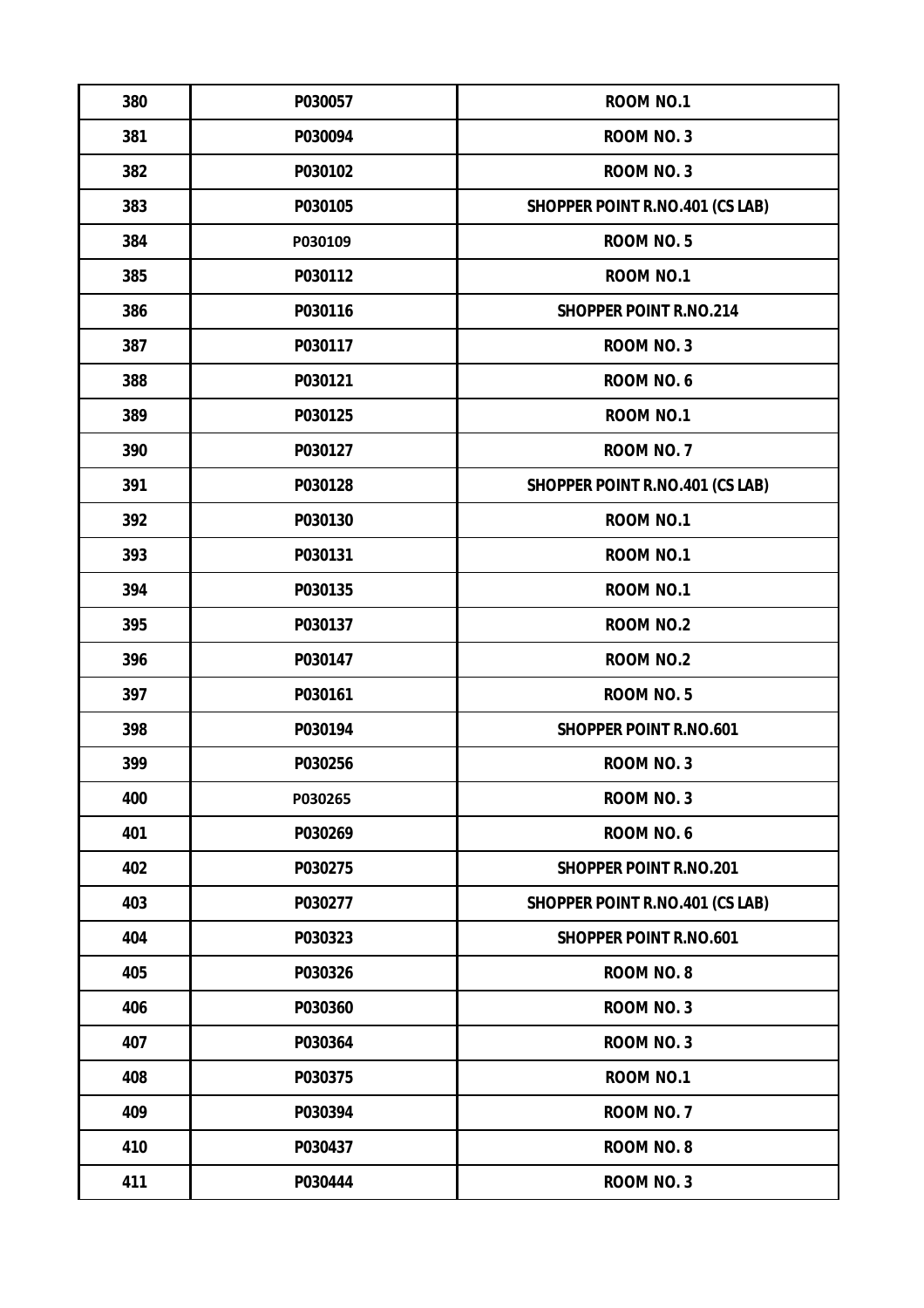| 412 | P030455 | ROOM NO. 6                    |
|-----|---------|-------------------------------|
| 413 | P030457 | <b>ROOM NO.1</b>              |
| 414 | P030463 | ROOM NO. 9                    |
| 415 | P030509 | <b>ROOM NO.2</b>              |
| 416 | P030527 | ROOM NO. 9                    |
| 417 | P030536 | ROOM NO.5                     |
| 418 | P030577 | <b>ROOM NO. 3</b>             |
| 419 | P030652 | <b>SHOPPER POINT R.NO.214</b> |
| 420 | P030654 | ROOM NO. 9                    |
| 421 | P030722 | <b>SHOPPER POINT R.NO.601</b> |
| 422 | P030764 | <b>ROOM NO.1</b>              |
| 423 | P030851 | ROOM NO. 7                    |
| 424 | P030860 | ROOM NO.6                     |
| 425 | P030867 | ROOM NO. 7                    |
| 426 | P030886 | ROOM NO. 9                    |
| 427 | P030889 | ROOM NO.5                     |
| 428 | P030898 | ROOM NO. 9                    |
| 429 | P030916 | ROOM NO.6                     |
| 430 | P030918 | ROOM NO.5                     |
| 431 | P030923 | ROOM NO. 9                    |
| 432 | P030929 | ROOM NO.6                     |
| 433 | P030936 | ROOM NO.6                     |
| 434 | P030943 | ROOM NO. 9                    |
| 435 | P030957 | ROOM NO. 7                    |
| 436 | P030961 | <b>SHOPPER POINT R.NO.201</b> |
| 437 | P030965 | ROOM NO.6                     |
| 438 | P030966 | <b>ROOM NO.1</b>              |
| 439 | P030968 | <b>ROOM NO. 3</b>             |
| 440 | P030969 | ROOM NO.6                     |
| 441 | P030970 | ROOM NO. 9                    |
| 442 | P030974 | ROOM NO. 7                    |
| 443 | P030975 | ROOM NO. 7                    |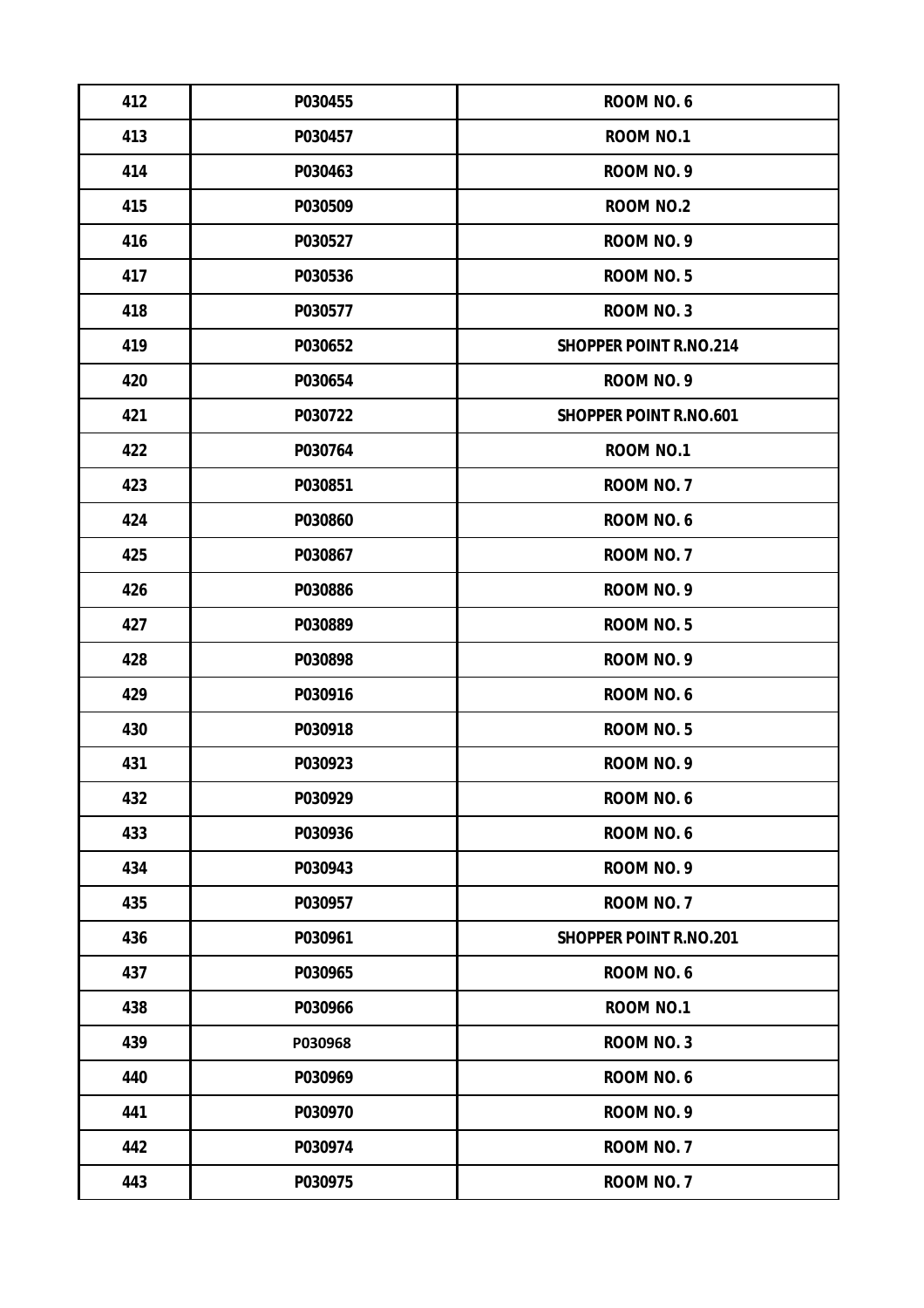| 444 | P030976 | <b>ROOM NO.5</b>                       |
|-----|---------|----------------------------------------|
| 445 | P030996 | ROOM NO. 9                             |
| 446 | P030998 | <b>SHOPPER POINT R.NO.401 (CS LAB)</b> |
| 447 | P031008 | ROOM NO. 9                             |
| 448 | P031011 | <b>SHOPPER POINT R.NO.601</b>          |
| 449 | P031012 | ROOM NO. 9                             |
| 450 | P031015 | ROOM NO. 7                             |
| 451 | P031017 | <b>ROOM NO. 8</b>                      |
| 452 | P031023 | <b>SHOPPER POINT R.NO.401 (CS LAB)</b> |
| 453 | P031025 | <b>ROOM NO.2</b>                       |
| 454 | P031046 | <b>SHOPPER POINT R.NO.201</b>          |
| 455 | P031049 | ROOM NO. 7                             |
| 456 | P031051 | ROOM NO.6                              |
| 457 | P031054 | <b>SHOPPER POINT R.NO.214</b>          |
| 458 | P031063 | ROOM NO. 9                             |
| 459 | P031068 | <b>SHOPPER POINT R.NO.601</b>          |
| 460 | P031081 | <b>ROOM NO.2</b>                       |
| 461 | P031088 | <b>SHOPPER POINT R.NO.401 (CS LAB)</b> |
| 462 | P031090 | <b>ROOM NO.1</b>                       |
| 463 | P031093 | ROOM NO.6                              |
| 464 | P031098 | <b>ROOM NO. 3</b>                      |
| 465 | P031101 | ROOM NO.5                              |
| 466 | P031105 | <b>ROOM NO. 8</b>                      |
| 467 | P031115 | <b>SHOPPER POINT R.NO.401 (CS LAB)</b> |
| 468 | P031117 | <b>SHOPPER POINT R.NO.214</b>          |
| 469 | P031129 | ROOM NO. 9                             |
| 470 | P031137 | ROOM NO. 9                             |
| 471 | P031139 | ROOM NO.6                              |
| 472 | P031144 | <b>ROOM NO. 8</b>                      |
| 473 | P031147 | <b>SHOPPER POINT R.NO.214</b>          |
| 474 | P031150 | <b>SHOPPER POINT R.NO.201</b>          |
| 475 | P031152 | <b>SHOPPER POINT R.NO.401 (CS LAB)</b> |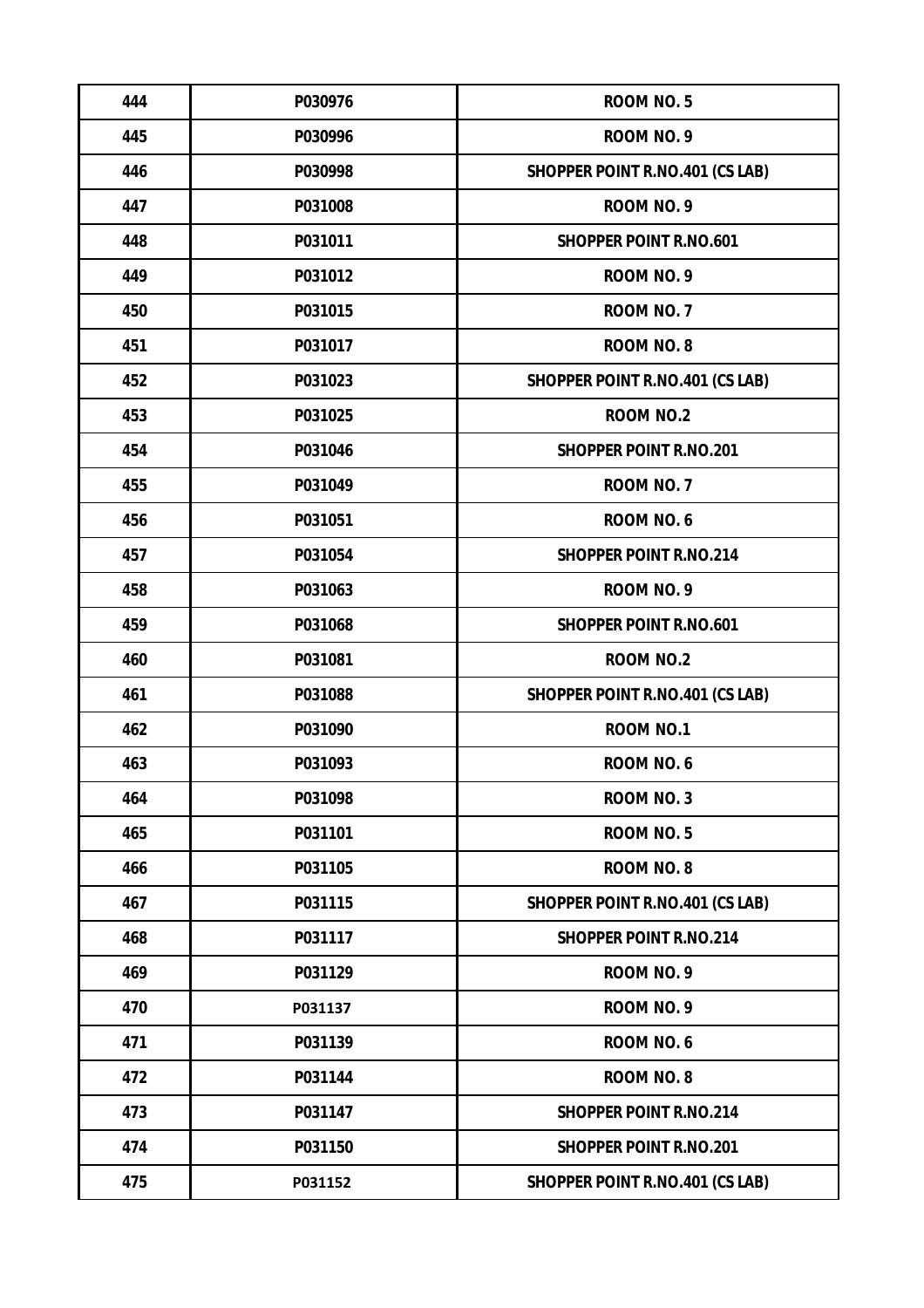| 476 | P031155 | ROOM NO.2                              |
|-----|---------|----------------------------------------|
| 477 | P031166 | ROOM NO.6                              |
| 478 | P031188 | <b>SHOPPER POINT R.NO.401 (CS LAB)</b> |
| 479 | P031196 | <b>SHOPPER POINT R.NO.214</b>          |
| 480 | P031197 | ROOM NO. 7                             |
| 481 | P031204 | <b>SHOPPER POINT R.NO.214</b>          |
| 482 | P031205 | ROOM NO. 9                             |
| 483 | P031251 | ROOM NO. 7                             |
| 484 | P031260 | <b>SHOPPER POINT R.NO.214</b>          |
| 485 | P031265 | <b>ROOM NO. 8</b>                      |
| 486 | P031293 | <b>SHOPPER POINT R.NO.201</b>          |
| 487 | P031299 | <b>ROOM NO.2</b>                       |
| 488 | P031308 | <b>ROOM NO. 3</b>                      |
| 489 | P031324 | <b>ROOM NO.2</b>                       |
| 490 | P031339 | <b>SHOPPER POINT R.NO.601</b>          |
| 491 | P031360 | <b>ROOM NO. 8</b>                      |
| 492 | P031366 | ROOM NO.6                              |
| 493 | P031371 | ROOM NO.6                              |
| 494 | P031372 | <b>ROOM NO. 8</b>                      |
| 495 | P031389 | <b>ROOM NO.2</b>                       |
| 496 | P031393 | ROOM NO.5                              |
| 497 | P031402 | ROOM NO.6                              |
| 498 | P031404 | <b>SHOPPER POINT R.NO.401 (CS LAB)</b> |
| 499 | P031426 | ROOM NO.6                              |
| 500 | P031428 | ROOM NO.5                              |
| 501 | P031434 | <b>SHOPPER POINT R.NO.214</b>          |
| 502 | P031445 | <b>SHOPPER POINT R.NO.401 (CS LAB)</b> |
| 503 | P031453 | <b>ROOM NO. 8</b>                      |
| 504 | P031455 | <b>ROOM NO.2</b>                       |
| 505 | P031456 | ROOM NO.6                              |
| 506 | P031460 | <b>ROOM NO.2</b>                       |
| 507 | P031461 | ROOM NO.6                              |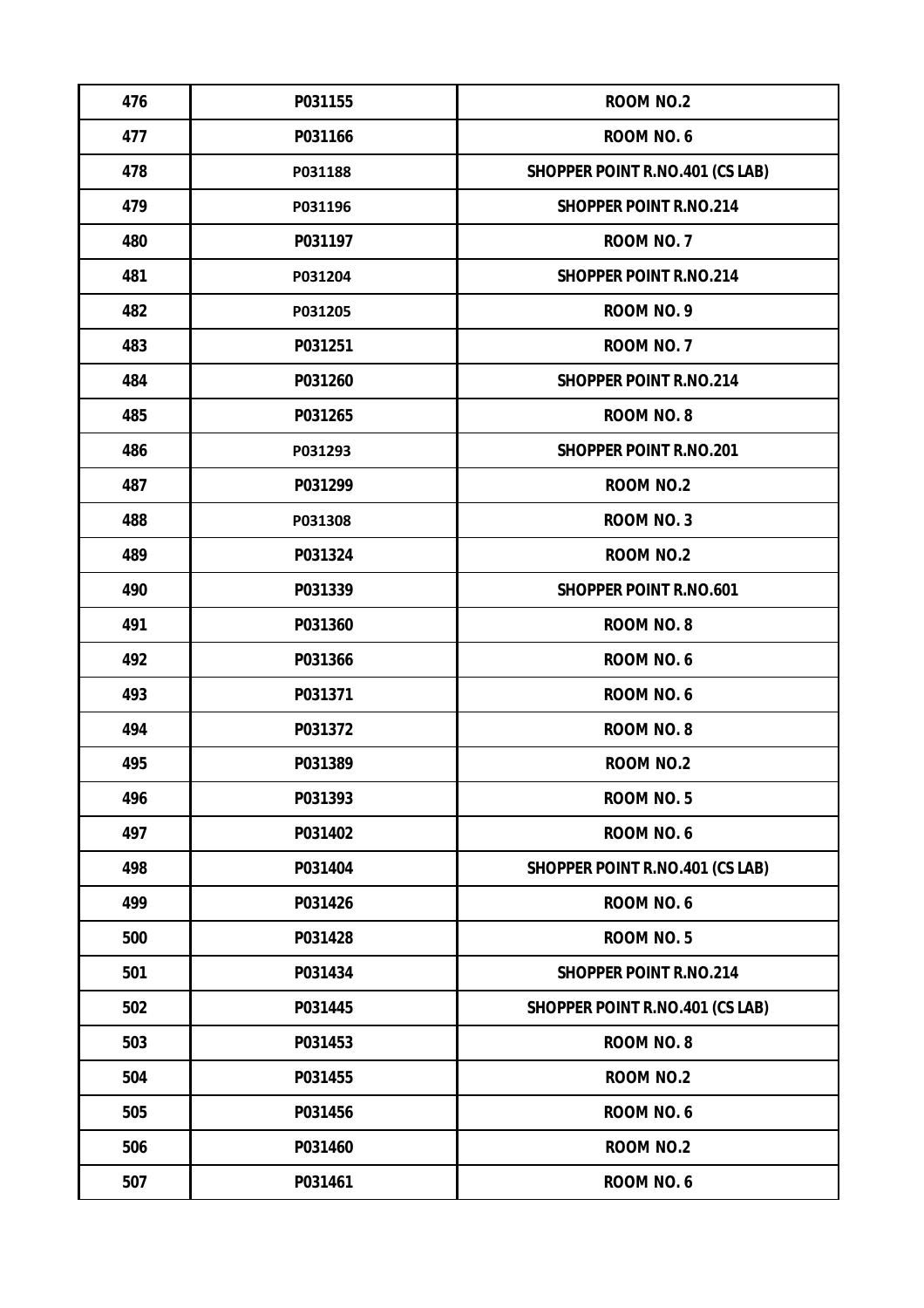| 508 | P031481 | <b>ROOM NO.2</b>                       |
|-----|---------|----------------------------------------|
| 509 | P031487 | <b>ROOM NO. 8</b>                      |
| 510 | P031503 | <b>ROOM NO.2</b>                       |
| 511 | P031504 | <b>SHOPPER POINT R.NO.601</b>          |
| 512 | P031539 | ROOM NO.6                              |
| 513 | P031550 | ROOM NO. 7                             |
| 514 | P031590 | <b>SHOPPER POINT R.NO.401 (CS LAB)</b> |
| 515 | P031598 | <b>SHOPPER POINT R.NO.201</b>          |
| 516 | P031607 | ROOM NO. 9                             |
| 517 | P031642 | ROOM NO. 9                             |
| 518 | P031643 | <b>ROOM NO. 3</b>                      |
| 519 | P031647 | <b>ROOM NO. 3</b>                      |
| 520 | P031652 | <b>SHOPPER POINT R.NO.214</b>          |
| 521 | P031682 | <b>SHOPPER POINT R.NO.201</b>          |
| 522 | P031686 | ROOM NO. 6                             |
| 523 | P031699 | <b>ROOM NO. 8</b>                      |
| 524 | P031721 | ROOM NO. 7                             |
| 525 | P031722 | ROOM NO. 7                             |
| 526 | P031748 | ROOM NO. 9                             |
| 527 | P031753 | <b>SHOPPER POINT R.NO.201</b>          |
| 528 | P031766 | ROOM NO. 7                             |
| 529 | P031773 | ROOM NO.5                              |
| 530 | P031778 | ROOM NO.5                              |
| 531 | P031782 | <b>SHOPPER POINT R.NO.214</b>          |
| 532 | P031810 | <b>ROOM NO. 3</b>                      |
| 533 | P031811 | ROOM NO.5                              |
| 534 | P031823 | ROOM NO.6                              |
| 535 | P031827 | <b>SHOPPER POINT R.NO.214</b>          |
| 536 | P031829 | ROOM NO.5                              |
| 537 | P031845 | <b>ROOM NO. 8</b>                      |
| 538 | P031871 | ROOM NO. 7                             |
| 539 | P031872 | <b>SHOPPER POINT R.NO.214</b>          |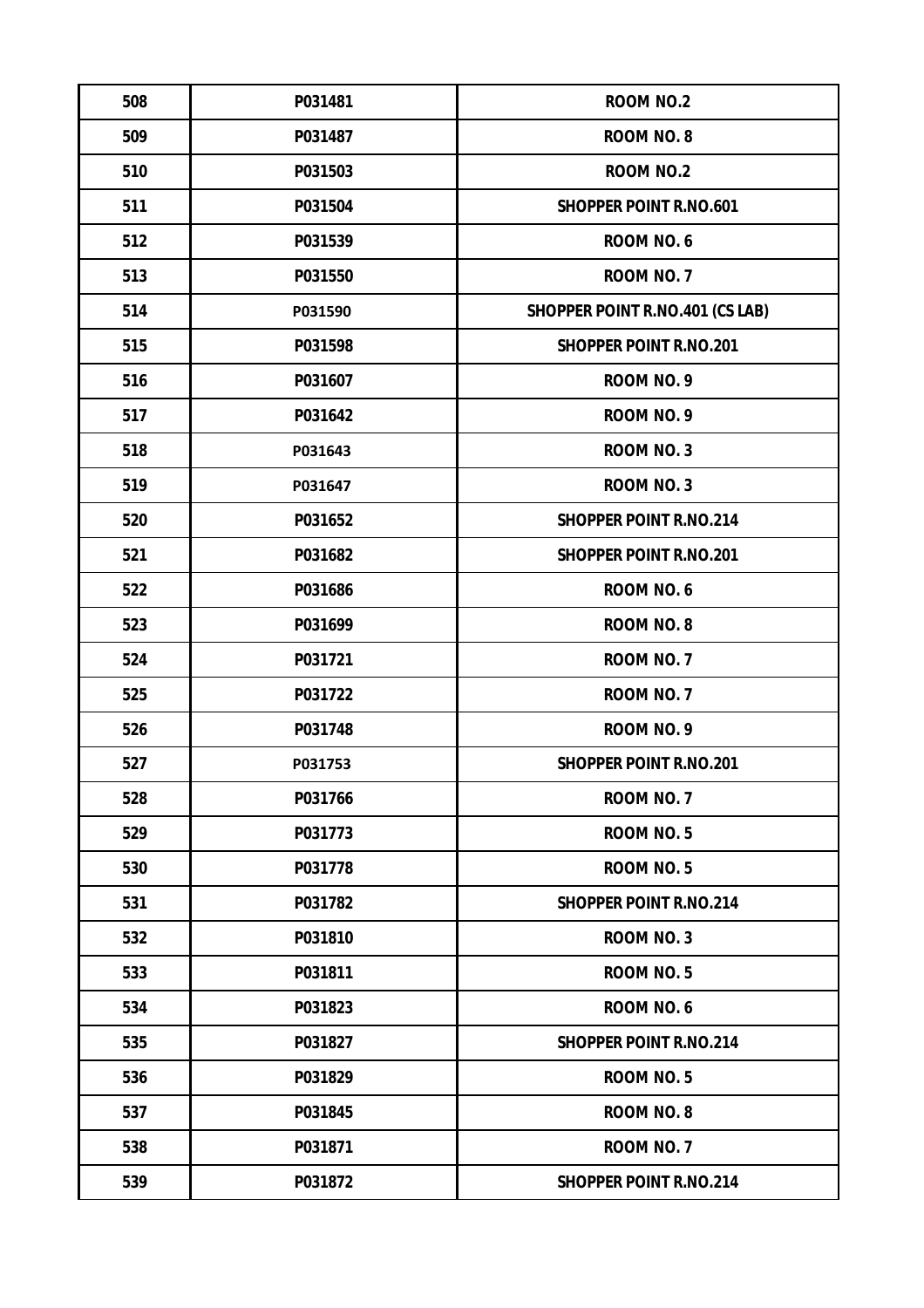| 540 | P031883 | ROOM NO. 9                    |
|-----|---------|-------------------------------|
| 541 | P031932 | <b>ROOM NO. 3</b>             |
| 542 | P031938 | <b>ROOM NO.5</b>              |
| 543 | P031945 | <b>ROOM NO. 8</b>             |
| 544 | P031968 | <b>SHOPPER POINT R.NO.601</b> |
| 545 | P031976 | <b>SHOPPER POINT R.NO.214</b> |
| 546 | P031979 | ROOM NO. 7                    |
| 547 | P031984 | ROOM NO. 7                    |
| 548 | P031992 | ROOM NO. 7                    |
| 549 | P031999 | <b>SHOPPER POINT R.NO.201</b> |
| 550 | P032005 | <b>SHOPPER POINT R.NO.214</b> |
| 551 | P032007 | <b>ROOM NO. 3</b>             |
| 552 | P032010 | <b>ROOM NO. 6</b>             |
| 553 | P032012 | <b>SHOPPER POINT R.NO.201</b> |
| 554 | P032013 | ROOM NO. 7                    |
| 555 | P032017 | <b>ROOM NO. 8</b>             |
| 556 | P032022 | <b>SHOPPER POINT R.NO.601</b> |
| 557 | P032024 | <b>ROOM NO. 8</b>             |
| 558 | P032026 | ROOM NO.5                     |
| 559 | P032129 | <b>ROOM NO.5</b>              |
| 560 | P032170 | <b>ROOM NO.2</b>              |
| 561 | P032203 | ROOM NO. 7                    |
| 562 | P032211 | ROOM NO. 7                    |
| 563 | P032212 | ROOM NO. 9                    |
| 564 | P032219 | <b>SHOPPER POINT R.NO.214</b> |
| 565 | P032222 | <b>ROOM NO.2</b>              |
| 566 | P032235 | ROOM NO. 7                    |
| 567 | P032238 | <b>SHOPPER POINT R.NO.201</b> |
| 568 | P032270 | <b>SHOPPER POINT R.NO.214</b> |
| 569 | P032274 | <b>ROOM NO.2</b>              |
| 570 | P032284 | <b>SHOPPER POINT R.NO.201</b> |
| 571 | P032286 | ROOM NO. 3                    |